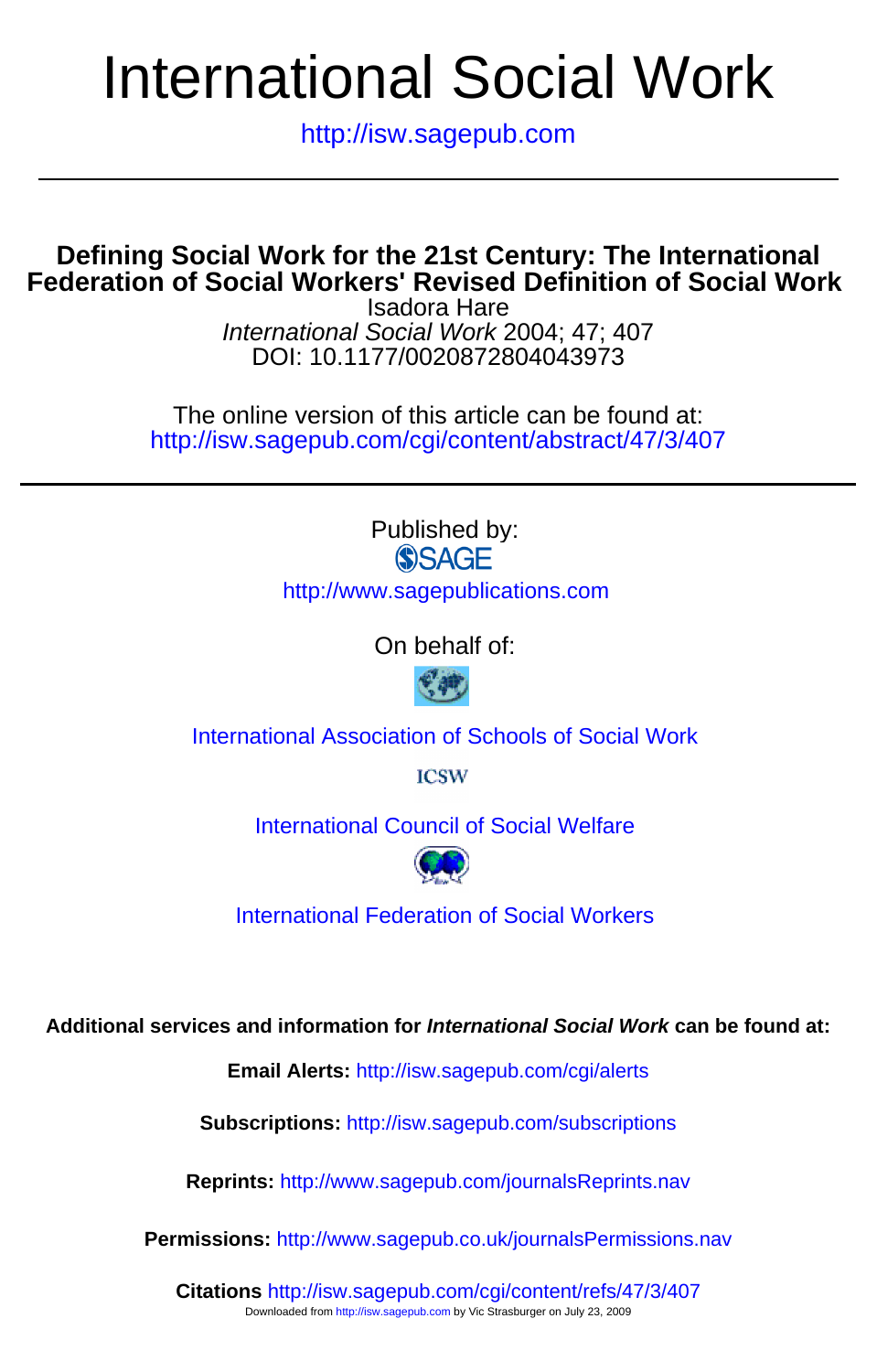[Sage Publications:](www.sagepublications.com) London, Thousand Oaks, CA and New Delhi DOI: 10.1177/0020872804043973

# Defining social work for the 21st century

\*isw

The International Federation of Social Workers' revised definition of social work

**Isadora Hare** 

At its biennial general meeting held in Montreal in July 2000, the International Federation of Social Workers (IFSW) agreed on a new international definition of social work, replacing a previous version from 1982. At the same time, the International Association of Schools of Social Work (IASSW) also adopted this definition at its General Assembly. Subsequently, at the IASSW–IFSW meeting in Copenhagen in June 2001, both organizations agreed to formally adopt it as the joint international definition. Written in English, the definition has now been translated into 15 languages (IFSW, 2002).

This initiative was begun in 1994 under the leadership of Elis Envall, a Swedish social worker, who was president of IFSW at that time. Cognizant of the major world changes that had occurred since 1982 – technologically, economically, politically and culturally – and that social work itself had proliferated across the globe, he believed that the profession needed to define the parameters of its practice and its values and knowledge base, thereby equipping it to participate more fully in international affairs (Envall, 2000: 4).

The phenomenon of globalization served as the backdrop to the initiative (Ellwood, 2001; Langmore, 1998; Midgley, 1993, 1997a, 2000b). Globalization is a complex concept, most often associated

Isadora Hare is employed as a Public Health Analyst with the Office of Adolescent Health, Maternal and Child Health Bureau, US Department of Health and Human Services. All views expressed in this article, however, are hers alone. Address: 11509 Parkedge Drive, Rockville MD 20852, USA. [email: ihare@hrsa.gov]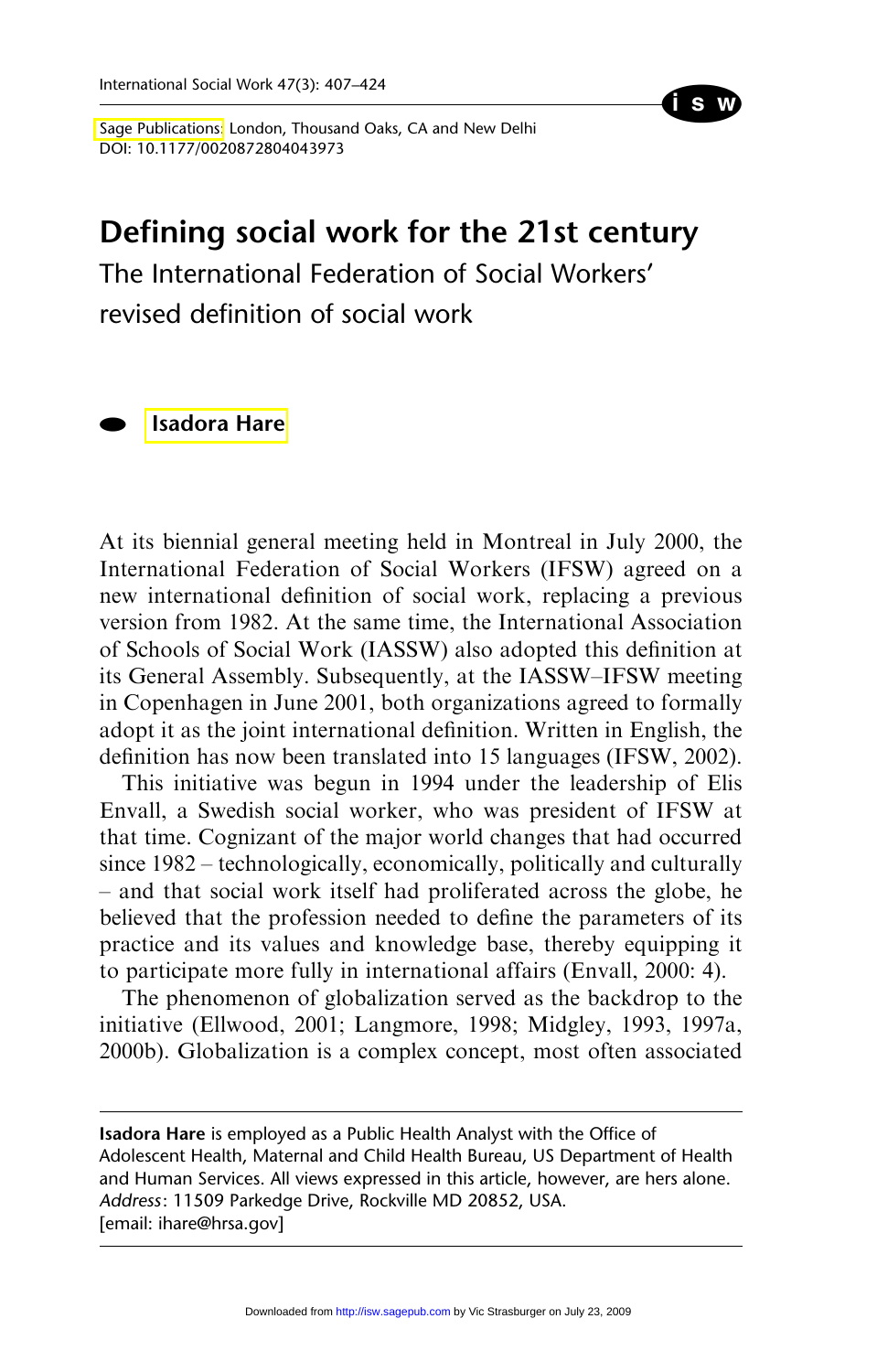with economic trends which have developed and accelerated over the last 25 years. Midgley has defined globalization as 'a process of global integration in which diverse peoples, economies, cultures, and political processes are increasingly subjected to international influences' (1997a: xi). Economics is therefore but one aspect of globalization which also has social, demographic, political and cultural dimensions. Within this complex network of factors, social work has many roles to play. Foremost among these is the promotion of social development (Bose, 1992). The contemporary social development perspective focuses on the integration of economic and social policy. According to Midgley, 'economic development should be inclusive, integrated and sustainable and bring benefits to all; and secondly . . . social welfare should be investment oriented, seeking to enhance human capacities to participate in the productive economy' (Midgley, 2000a: 24).

Certainly, social workers are currently practicing in an extremely complex world. They need to understand the forces of globalization – economic, ecological and social – to connect with their international colleagues, and to represent themselves in an informed fashion in international circles. This applies whether they are delivering direct services to immigrants, refugees (Mupedziswa, 1997) or those displaced and traumatized by famine, war, terrorism or natural disasters, or whether they are participating in international policy-making or planning organizations (Ife, 2000: 62–3). The consciousness of such demands on the profession, both present and future, served as the context within which IFSW resolved to formulate a new definition of social work for the 21st century.

In the words of Malcolm Payne (1996: 172): 'We need a changed conception of social work which represents effectively the whole range of its knowledge and skills throughout the world . . . [This will facilitate shared discourse derived] from a shared conception that organized social action and intervention are worthwhile for related social purposes.'

# The process of formulating the definition

The diversity of social work organizations affiliated with IFSW and the range of social work practices they represent required that the process of writing the definition be as carefully considered as the final product. The project was initiated at the IFSW biennial general meeting held in Colombo, Sri Lanka in 1994. Two years later the IFSW president, Elis Envall, appointed a special task force consist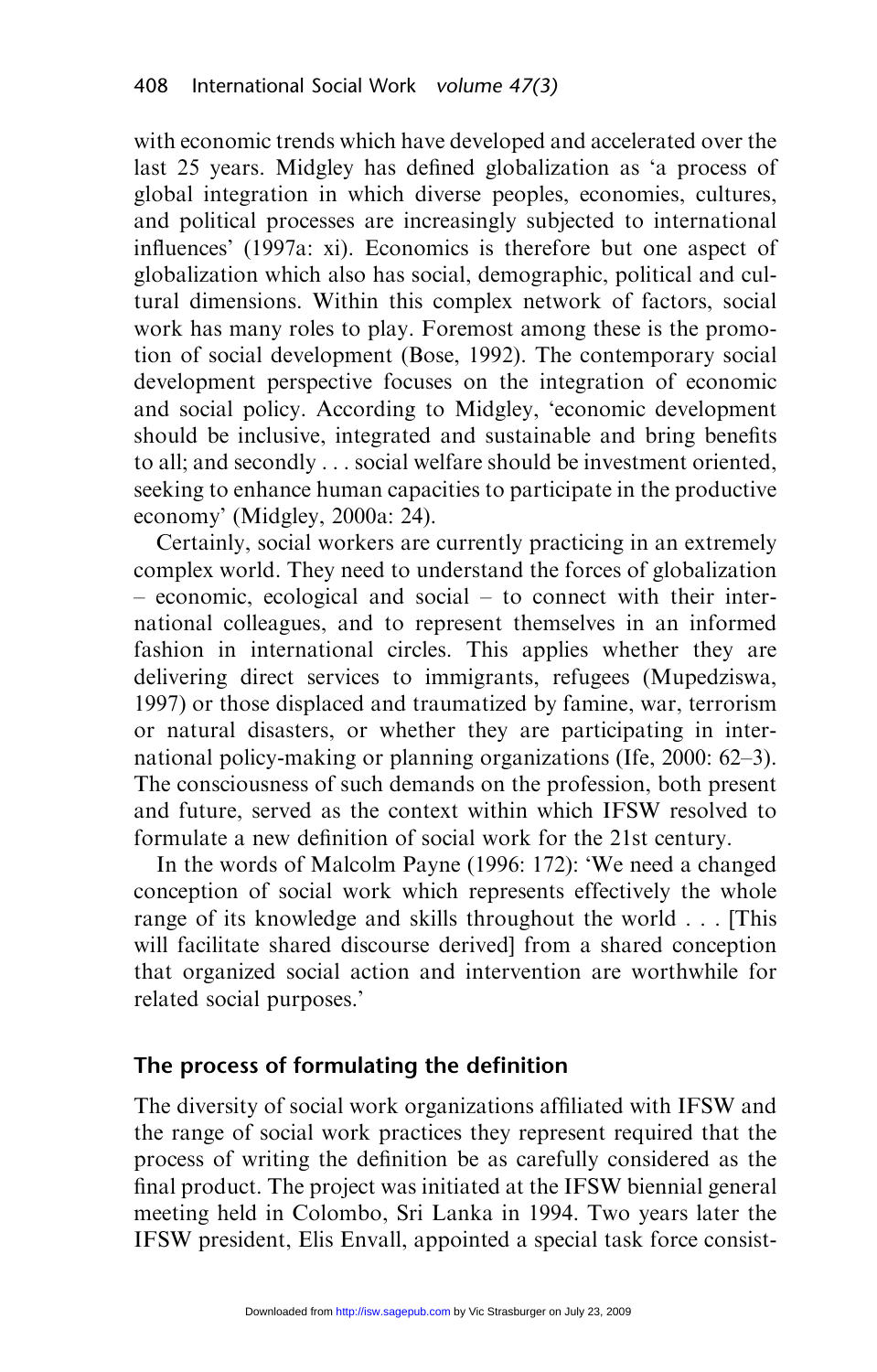ing of one representative from each of the five IFSW regions: Africa, Asia and the Pacific (including Australia and New Zealand), Europe, Latin America and North America. Five additional people served as representatives of other organizations or as special resource persons, and the input of various leaders of the profession worldwide was also solicited.

The process began with an extensive review of the literature, including academic analyses, licensure laws and regulations, codes of ethics and documents prepared specifically for the task force (Hall, 1997; Tan, 1997). Throughout the next four years, numerous discussions were held at regional and general meetings of the federation across the globe. At the international conference held in Jerusalem in July 1998, a consultation day was held to solicit direct contributions from numerous IFSW member associations and individuals, and all member associations had opportunities to comment on various drafts of the document.

#### The new definition

The final version of the definition adopted in Montreal (see Appendix) is a one-page document. It begins with a short definition, followed by a commentary of four paragraphs: the first expands on the definition itself, and the remaining three focus respectively on the values, theory and practice of social work.

The core definition reads as follows.

The social work profession promotes social change, problem-solving in human relationships, and the empowerment and liberation of people to enhance wellbeing. Utilizing theories of human behavior and social systems, social work intervenes at the points where people interact with their environments. Principles of human rights and social justice are fundamental to social work.

The rationale for selecting the core concepts and terminology will now be explicated.

At this stage of its professional evolution across the globe, there are wide variations in social work practice, from clinical social work, sometimes in private practice settings, to community organization, social policy and planning, and social development. Initially some doubted whether these apparently divergent methodologies could be reconciled in one rubric. What emerged however was the core concept of person-in-environment. The task force and the member associations ultimately agreed that the central organizing and unifying concept of social work universally was intervention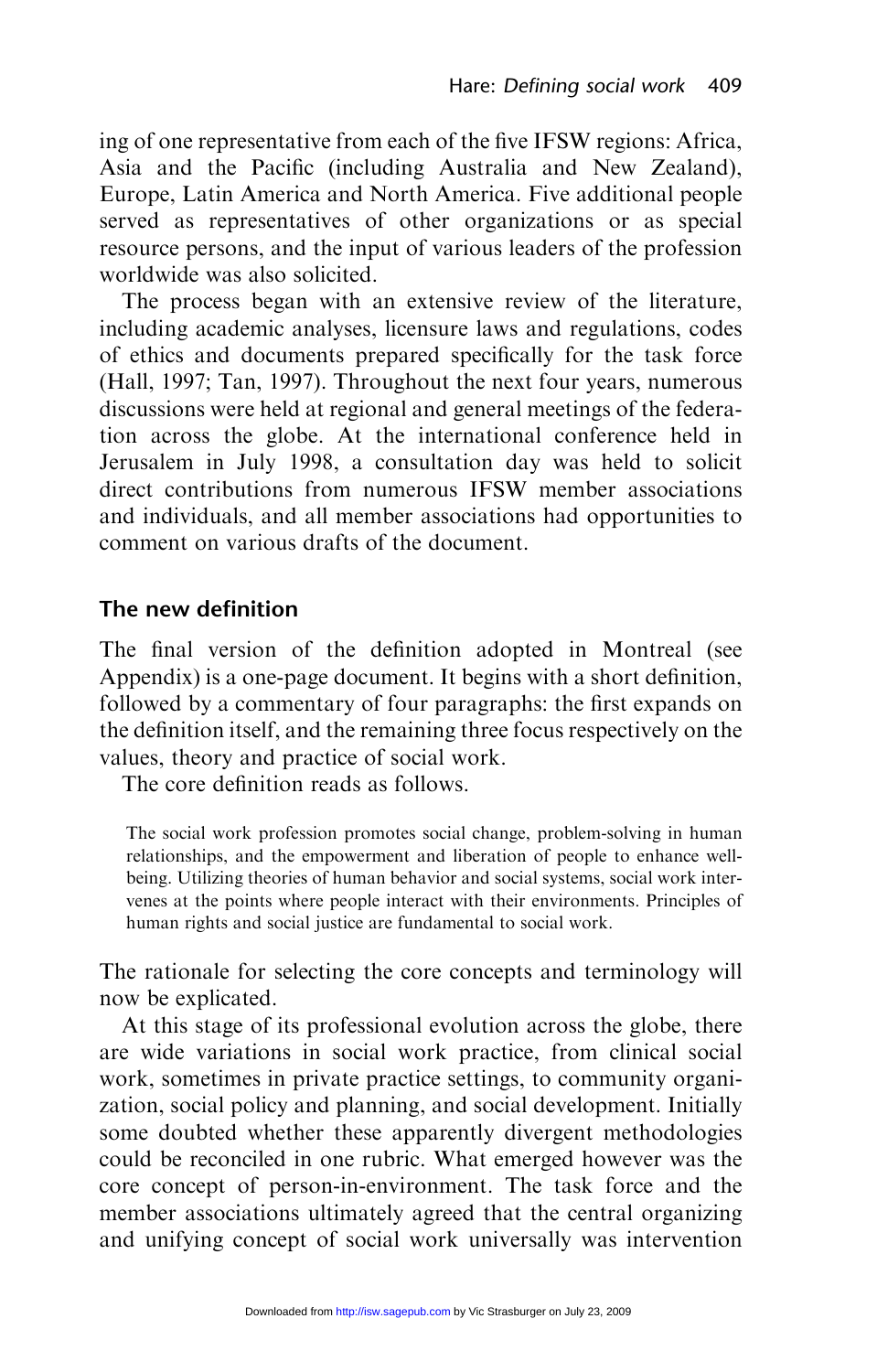at the interface of human beings and their environments, both physical and social, thereby reaffirming the thinking of previous social work theorists. In certain settings or methods, the social worker focuses more on intervening with a person or persons and somewhat less on the environment, while in other settings the focus is on the environment and its impact on the way people live in society. In all cases, however, social workers adopt this holistic view (Ramsay, 1999), concentrating on the multiple, reverberating transactions between people and their environments. This is a complex concept, since effects are bi-directional. People are affected by their environments – whether a polluted river, repressive social policies, a school or children's institution, the workplace or a family – and people also have the capacity to change their environments. Indeed, empowering them to do so is also part of social work. This range of interventions is depicted as a continuum in Figure 1.

Another core concept is enhancing human well-being. As the Preamble to the USA's National Association of Social Workers' Code of Ethics (1996) states: the primary mission of the social work profession is to enhance human well-being (Reamer, 1998: 263). A UNESCO publication has defined well-being as:

a state of successful performance throughout the life course integrating physical, cognitive, and social-emotional function that results in productive activities deemed significant by one's cultural community, fulfilling social relationships, and the ability to transcend moderate psychosocial and environmental problems. Well-being also has a subjective dimension in the sense of satisfaction associated with fulfilling one's potential. (Pollard and Davidson, 2001: 10–11)

# The social work profession

Whether social work can be considered a fully-developed profession or remains a semi-profession has been debated throughout the last century (Toren, 1972; Greenwood, 1957; Hall, 1968; Hopps and Collins, 1995: 2266). Currently there are also those who consider that social work is a group of professions rather than a unitary entity. Indeed, the European Journal of Social Work refers to 'the social professions' (Otto and Lorenz, 1999: 1–2), embracing both social workers and social pedagogues, whose organizations are included in IFSW membership. North American social workers know little about social pedagogy and associated professionals such as social or cultural animators, and have conceptual as well as linguistic difficulties in grasping the relationship between these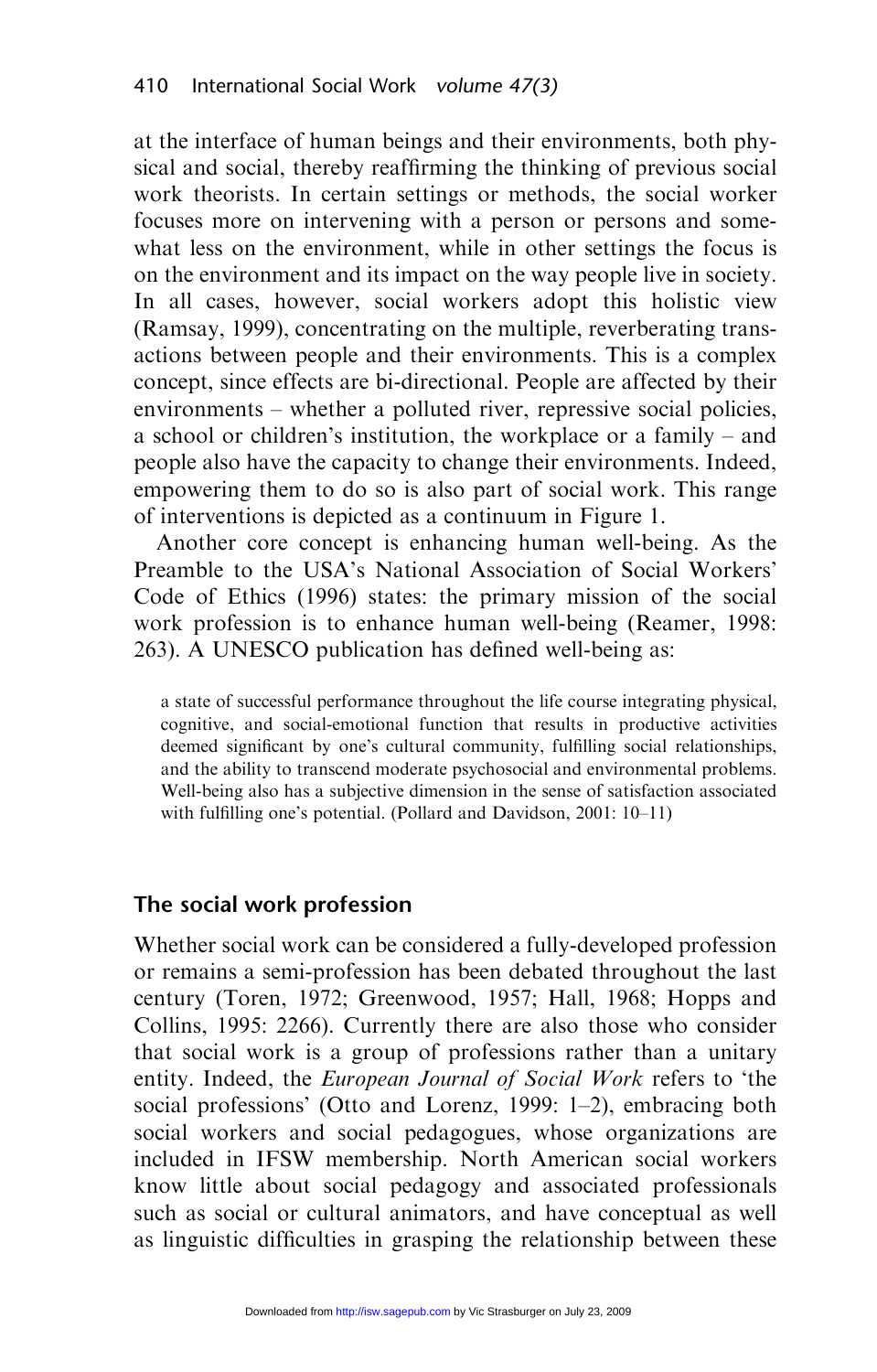professions and social work as they understand it. The differences of opinion on the task force in this regard were resolved by beginning the definition with the words 'the social work profession', which social pedagogues accepted as an umbrella concept.

### Social work activities

The task force decided early in its deliberations that the definition should address what the profession actually does in a very active sense. The definition therefore begins with the sentence: 'The social work profession promotes social change [and] problem-solving in human relationships . . .'

As is well-known, social work originated from two separate but related developments in the latter half of the 19th century, first in England and later in the USA: the charity organization society, whose 'friendly visiting' was the forerunner to social casework; and the Settlement House movement begun in London at Toynbee Hall by Samuel and Henrietta Barnett in 1885 and transplanted to the USA by Jane Addams, who established Hull House in Chicago, and in 1931 won the Nobel peace prize. Addams and Hull House came to represent the social action and reform branch of the profession (Kendall, 2000: 100; Specht and Courtney, 1994: 73–85; Hopps and Collins, 1995: 2266; Quam, 1995: 2571–2).

These two components have continued to characterize the profession. In general, the direct or 'clinical' services provided to individuals, families and small groups have been dominant. However, the other component, variously described as community work, social and political action, and policy practice (Iatridis, 1995: 1855–66; Fung, 1996: 139; Jansson, 1994; Haynes and Mickelson, 1991; Wyers, 1991) in some contexts, and social development in others (Midgley, 1997b; Dominelli, 1997: 75, 81; Mahaffey and Hanks, 1982), has persisted and gained in significance (Talyigas and Hegyesi, 1992).

With these factors as background, the task force selected promoting social change as social work's primary activity. This can be interpreted as changing relationships between individuals and small groups, as well as within social institutions. References to social workers as change agents are found frequently in the social work literature (Shaefor et al., 1997: 67; Pincus and Minahan, 1973: 33; Tan and Envall, 2000: 5).

Problem-solving in human relationships follows the concept of social change. In 1957, Helen Harris Perlman of the University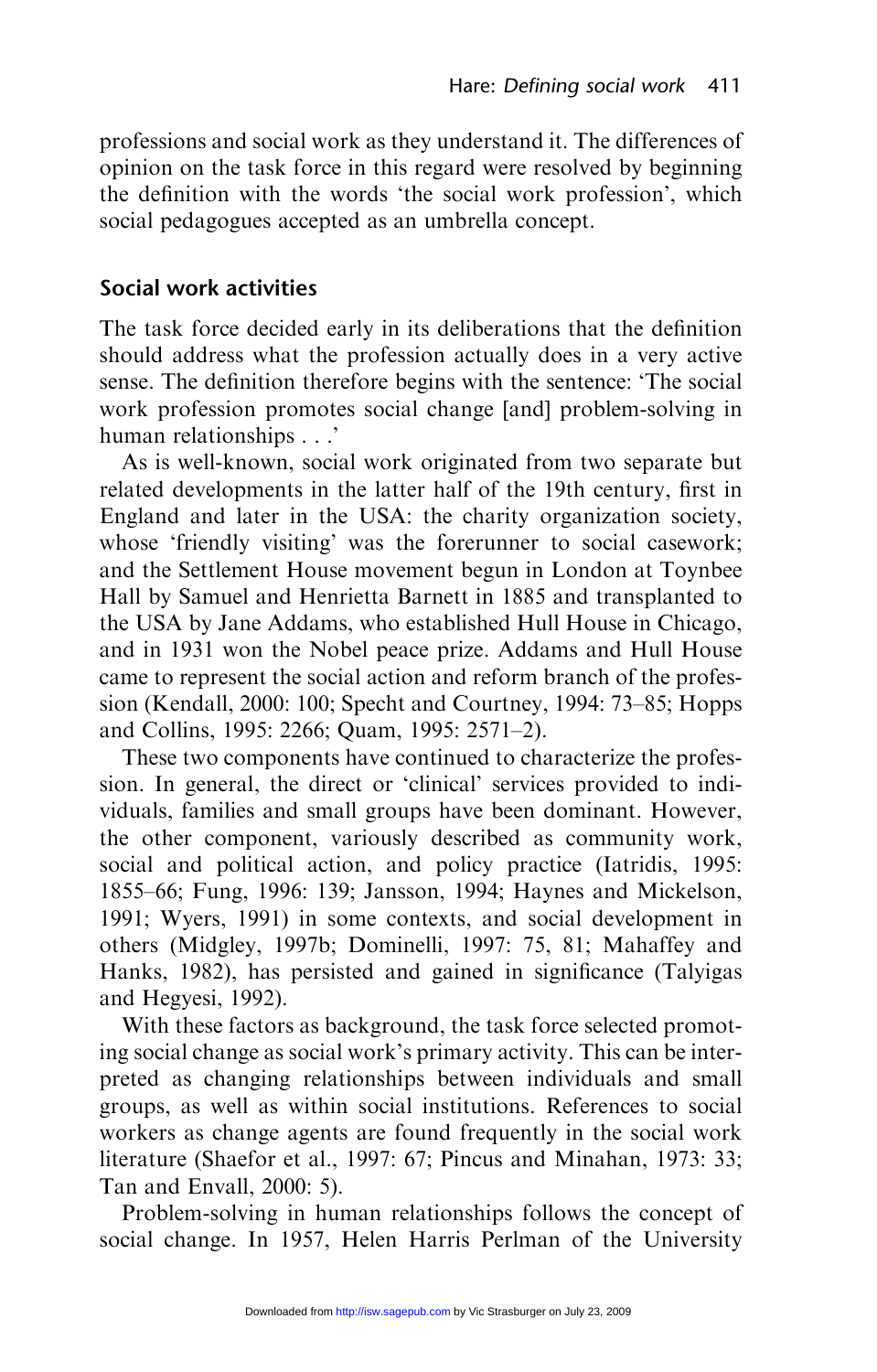

Downloaded from<http://isw.sagepub.com>by Vic Strasburger on July 23, 2009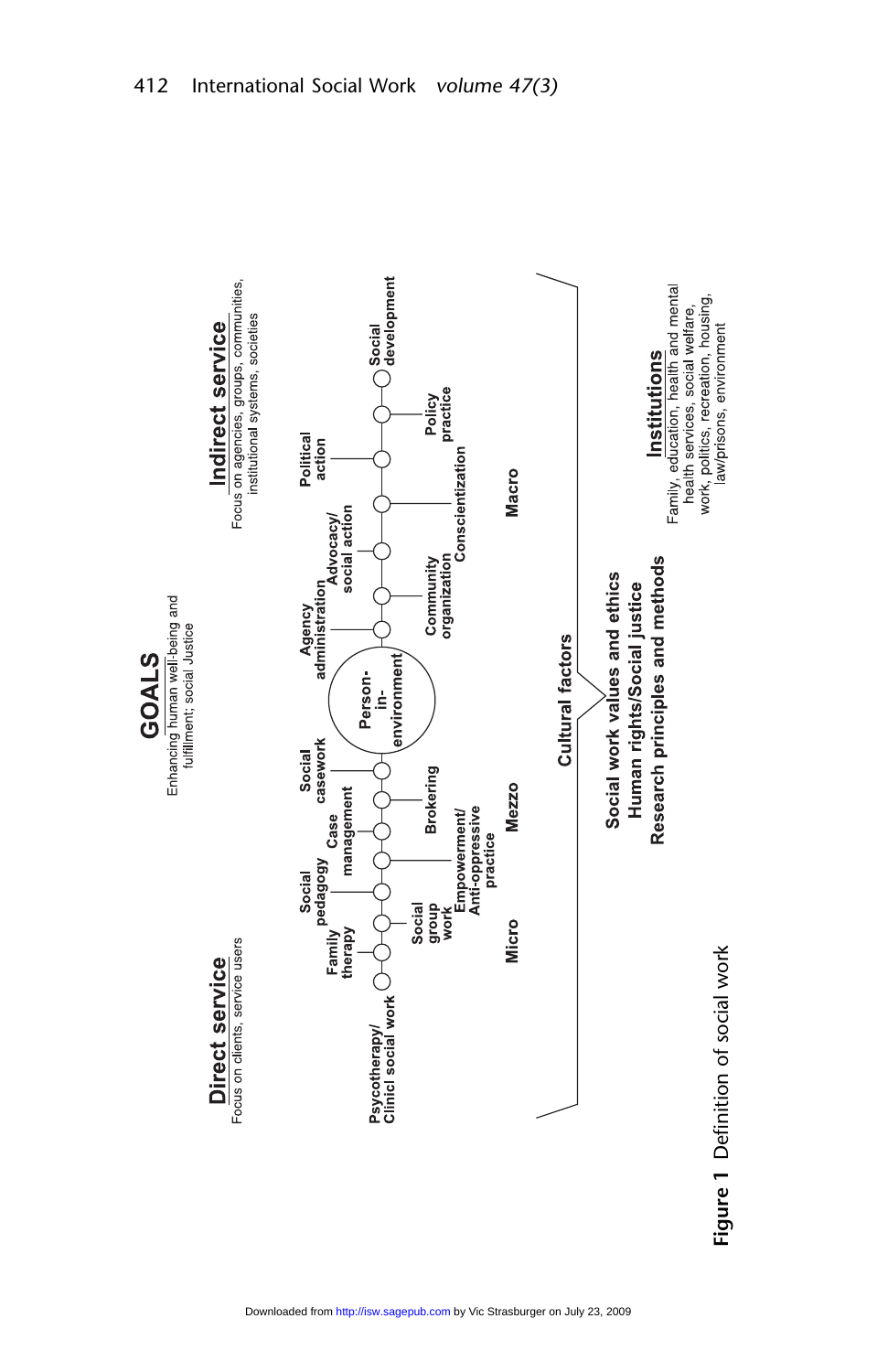of Chicago published her seminal text entitled Social Casework: A Problem-Solving Process. For her, casework and problem-solving were synonymous. Compton and Galaway (1979) also used problem-solving as a model for social work practice, which they later (1994) developed with an emphasis on intervention that went beyond Perlman's focus on processes (Payne, 1996: 41). The definition connects problem-solving specifically to human relationships. In this way, it refers to the central role of relationships in human life, whether one-to-one relationships between intimate partners, family members, friends or co-workers, or larger-scale relationships between groups such as racial, ethnic, gender or religious, or even whole societies. This phrase is intended to include the therapeutic activities performed by clinical social workers or caseworkers, as well as macro-level practice. Thus, the first two phrases in the definition refer to the interventions social work provides to human beings as they interact with their human, societal and physical environments, whether on an interpersonal level or in a broader social context, constantly reflecting the person-in-environment construct.

Promoting the empowerment and liberation of people are important social work processes, both in newly-industrializing countries and in more developed societies (Evans, 1992). Since its inception, social work has been particularly concerned with people who are poor, vulnerable and oppressed, as well as those who are coping with the problems and vicissitudes of living. The goal of empowering people to handle their lives more effectively has in recent times become more prominent in social work thinking. For example, Sewpaul emphasizes empowerment strategies in the reconstruction and development programs in South Africa since its liberation from apartheid (1997: 5).

There are many definitions of empowerment (Leadbetter, 2002: 201; Rondeau, 2000: 218; Kemp, 1995: 188). Shaefor et al. (1997: 504) quote a useful definition by Lorraine Gutierrez (1990): 'Empowerment is the process of increasing personal, interpersonal or political power so that individuals, families, and communities can take action to improve their situations. It is a means of addressing the problems of powerless populations and the role powerlessness plays in creating and perpetuating social problems in both developing and developed societies' (Gutierrez et al., 1995: 249–50; Gutierrez, 1995).

The concepts of empowerment and liberation have been greatly influenced by the theories of Paulo Freire, the famous Brazilian educator (1921–97). Freire emphasized the process of conscientiza-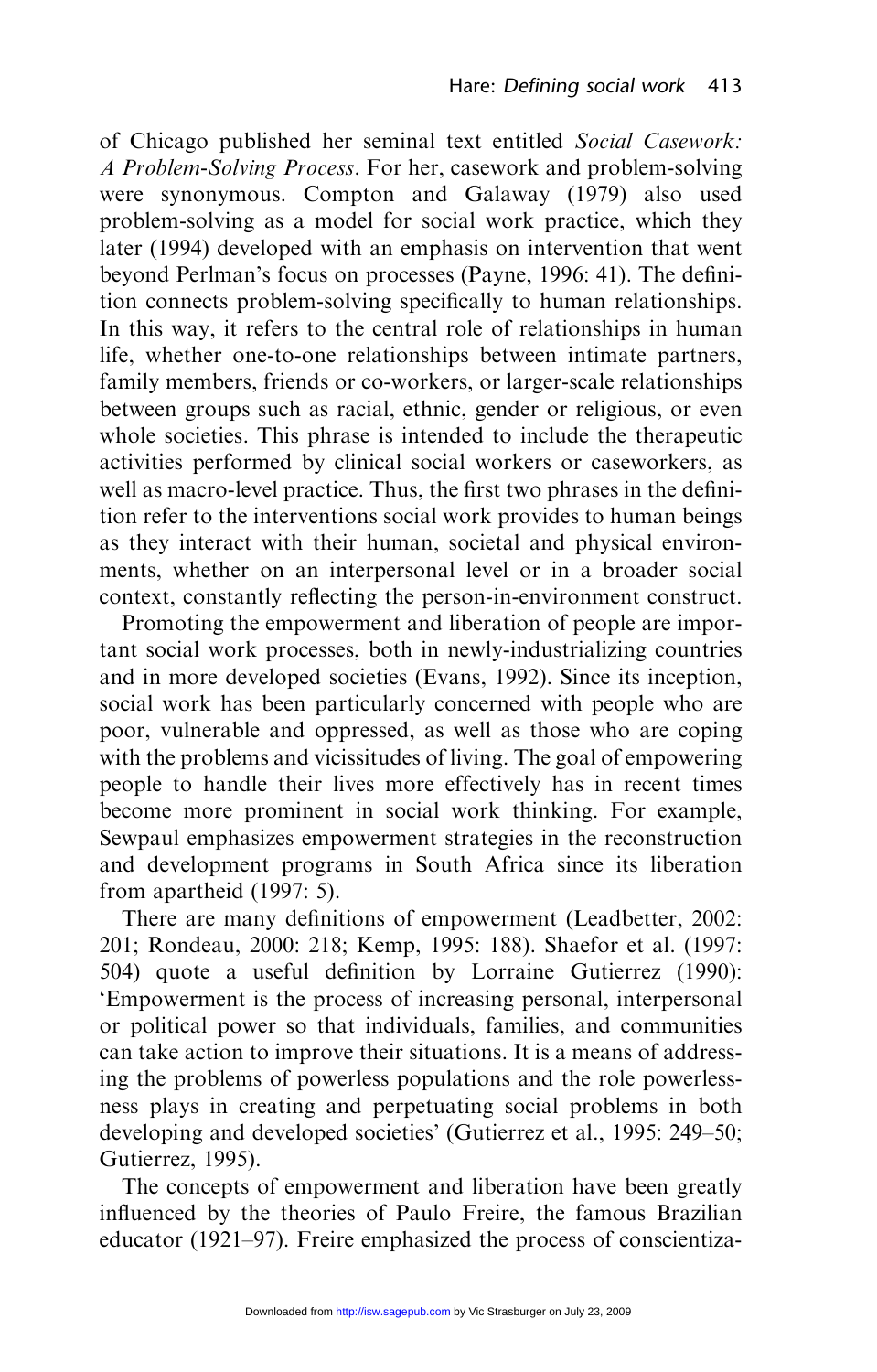tion, which 'refers to learning to perceive social, political, and economic contradictions, and to take action against the oppressive elements of reality' (Freire, 2001/1970: 35). This represents a 'critical consciousness', which enables people to reflect on their everyday experience not just in personal terms, but also with the awareness of the social and political environments which influence that experience. According to Freire, this empowers people to take action to overcome oppressive social conditions (Kemp et al., 1997: 57).

Many social work writers have emphasized the importance of Freire's work for social workers internationally (Payne, 1996: 165–6; Johannesen, 1997, 151–2; Narayan, 2000: 193). For example, he exerted a strong influence on social work in Chile and other countries in Latin America (Jimenez and Aylwin, 1992: 32); and Rwomire and Raditlhokwa (1996) utilize Freire's concepts in their advocacy of a radical definition of social work in Africa.

# Utilizing theories of human behavior and social systems

One of the criteria for professional status is the possession and utilization of a specialized knowledge base organized into a body of theory (Greenwood, 1957: 46; Bartlett, 1970: 63). Since personin-environment was selected as the core concept in social work, the task force emphasized theories of human behavior and social systems. Both these bodies of theory encompass knowledge from many sciences, including psychology, sociology, anthropology, political science, law, medicine, psychiatry and economics. From these, social workers select those aspects that are relevant to their practice in multiple settings. Theories of human behavior include the psychodynamic, the cognitive-behavioral, person-centered theory, crisis theory and others (Shaefor et al., 1997: 100–6).

In view of social work's holistic approach to person-inenvironment, social systems theory is also critical in comprehending the complexities of situations requiring intervention. General systems theory is defined by Carol Meyer (1995: 19, 21) as a 'general science of wholeness that describes sets of elements standing in interaction, or the systemic interconnectedness of variables such as people and their environments . . . systems thinking is intended to accommodate multiplicity, complexity, and uncertainty . . . [it] is about wholeness, the search for the integration of parts and the processes of interaction'.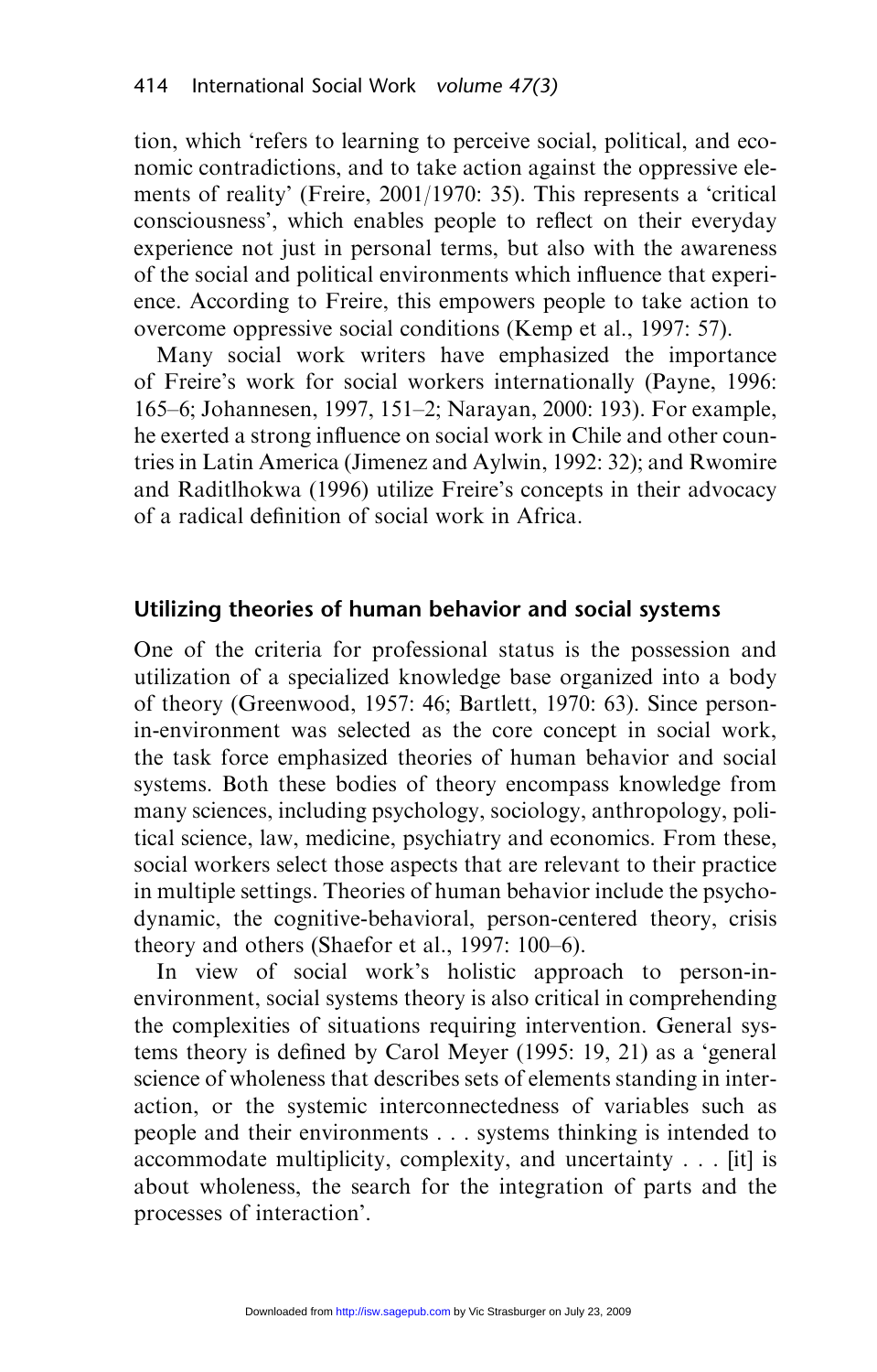General systems theory is often linked with the concept of ecology to form the ecosystems perspective in social work. Ecology, a concept drawn from biology, is the science of organism–environment relations. It leads to a view of person and environment as a unitary, interacting system in which each constantly affects the other as they strive to attain a dynamic equilibrium. This perspective enables the practitioner 'to comprehend complexity and avoid oversimplification and reductionism' (Meyer, 1995: 19). In the words of Mattaini (1995): 'The social work practitioner needs to see and know everything at the same time . . . adequate assessment in social work requires ''thinking big'' – seeing the full transactional situation all at once. The practice setting, the field of practice, the behavioral roots of the problem, and the larger socio-cultural factors are among the numerous facets of every case.'

#### The commentary on theory

The commentary on theory in the definition document introduces three important ideas: evidence-based knowledge; indigenous knowledge; and bio-psychosocial factors.

The concept of evidence-based knowledge This originated in medical education in Canada, and is now a key criterion for methodologies utilized by physicians, psychologists (Hoagwood et al., 2001; Hoagwood, 2002) and social workers. As Witkin and Harrison (2001: 296) state: 'Evidence-based practice envisions a scientifically based social work that uses the best available evidence to guide practice decisions . . . [however, an uncritical adoption of this approach] may lead to social work's losing its traditional emphasis on understanding people in context and understanding that individual problems and social problems are inseparable.'

Debate on the most appropriate approach to evidence in social work is continuing in the United Kingdom, Europe and the USA (Webb, 2001: Gambrill, 1999, 2001).

The term 'indigenous knowledge' This refers to the critical importance of shaping social work to suit economic and cultural realities, particularly in developing countries. Indigenization implies 'adapting imported ideas to fit local needs' (Hall, 1990: 9), and modifying social work roles to become appropriate to the needs of different countries (Hall, 1990, quoting Midgley, 1981; Kaseke, 1996; Rao, 1996). For example, American practitioners must develop cultural competence in serving first-nation clients (Weaver, 1999) and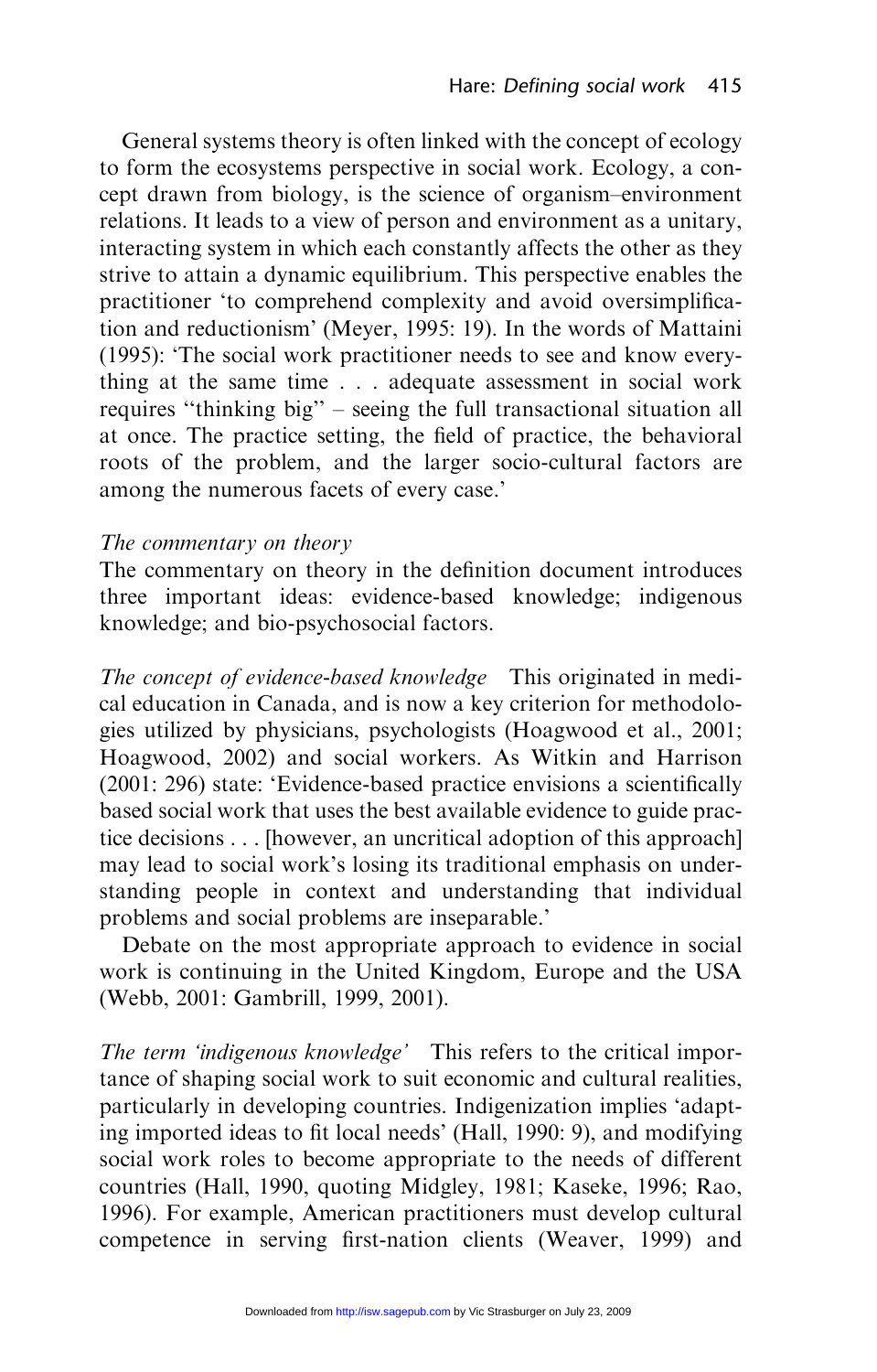others in its diverse society; and in contemporary China indigenization means considering traditional Chinese culture, the impact of the market economy on people, and the impact of collectivism and 'welfarism' on people's mentality and on helping behavior (Yuen-Tsang, 2002: 384–5).

Bio-psychosocial factors Adding the biological to the psychosocial factors inherent in social work assessment recognizes its profound influence on humanity, for example, the impact of the AIDS pandemic (UNAIDS, 2002) and other chronic diseases, hunger, injury and environmental pollution. Given such advances as deciphering the human genome, stem cell research, organ transplantation and reproductive technology, social workers must have the knowledge to participate in client decision-making and ethical debates occasioned by these developments.

# Principles of human rights and social justice are fundamental to social work

The United Nations has described human rights as those rights which are inherent in our nature and without which we cannot live as human beings (United Nations Centre for Human Rights, 1994: 4). IFSW, echoing this statement, has affirmed that: 'Social work has, from its conception, been a human rights profession, having as its basic tenet the intrinsic value of every human being and as one of its main aims the promotion of equitable social structures, which can offer people security and development while upholding their dignity' (IFSW, 1996; United Nations Centre for Human Rights, 1994: 3).

Social work has always concerned itself with people's rights to the satisfaction of their basic needs for food, water, shelter and health care, and is committed to upholding and fostering such rights, which 'embody the justification and motivation for social work action' (ibid., 5). The profession's focus on meeting common human needs, including particularly the needs of vulnerable and oppressed people, involves upholding social justice, defined as 'an ideal condition in which all members of a society have the same basic rights, protection, opportunities, obligations, and social benefits' (Reamer, 1998: 8, quoting Barker, 1995: 354). Ife has explored these concepts in detail (2001).

Social workers across the world have used the motivation of social justice to engage in social action, sometimes facing imprisonment for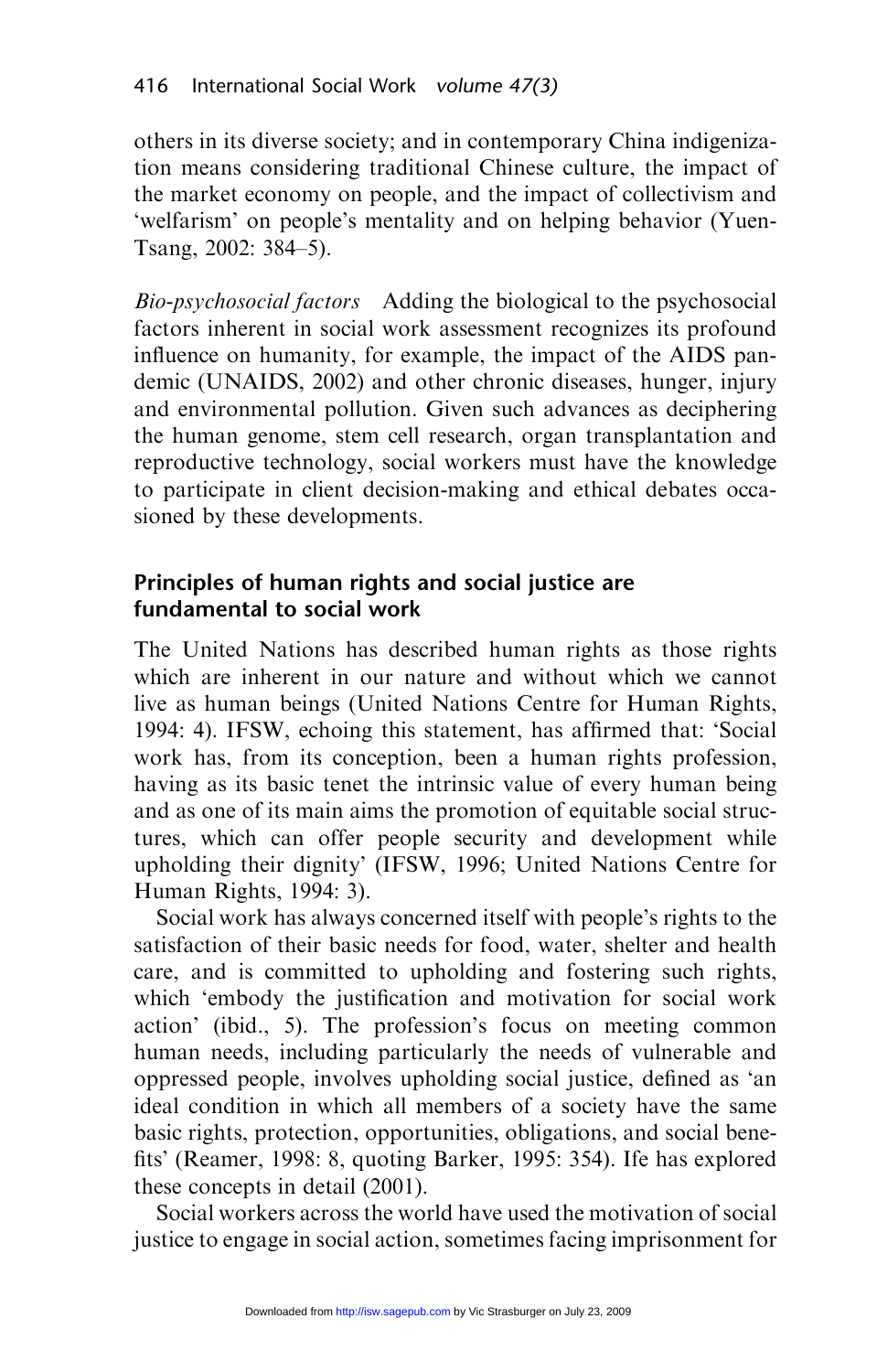their activities in countries with authoritarian regimes. For example, many social workers played active roles in the liberation struggle against apartheid in South Africa. These include Winnie Mandela, Helen Joseph, Maxine Hart (Suttner, 1997: 519), Ellen Kuzwayo (1985) and Leila Patel (1992).

Two other concepts related to social justice are solidarity and social inclusion.

Solidarity implies 'not only understanding and empathy towards humankind's pain and suffering, but also identifying and taking a stand with the sufferers and their cause, . . . expressing their solidarity in words and deeds in the face of any form of denial of people's political, civil, social, economic, cultural, or spiritual rights' (United Nations Centre for Human Rights, 1994: 60).

Leontina Kanyowa (1999) of Zimbabwe, quoting Appasamy et al. (1996) on social exclusion in India, defines social exclusion as 'a process which restricts the access of certain social groups to valued resources and entitlements, relegating them to the status of social outsiders' (Kanyowa, 1999: 60). This concept featured at the World Summit for Social Development in Copenhagen in 1995. However, the developing countries of the global South are themselves excluded from the global community because of mass poverty, and the term remains controversial (Ife, 1999).

#### Conclusion

In the world of the 21st century, challenged by globalization and a widening gap between rich and poor (Annan, 2001: 8), social work, with its holistic focus on the complexities of people interacting with their environments, has much to offer. However, social workers worldwide must learn more about the global forces affecting societies in various stages of economic development. They must broaden their conceptions of social work's potential contributions to contemporary issues and problems, accepting that social work – with its common nucleus – encompasses a wide range of methodologies, from clinical interventions with individuals, families and small groups, to community-based interventions, policy practice and social development.

The IFSW has through this revised definition of social work captured the core and compass of contemporary social work, its values, knowledge base and practice methodologies. Hopefully this will encourage social workers across the globe to expand their vision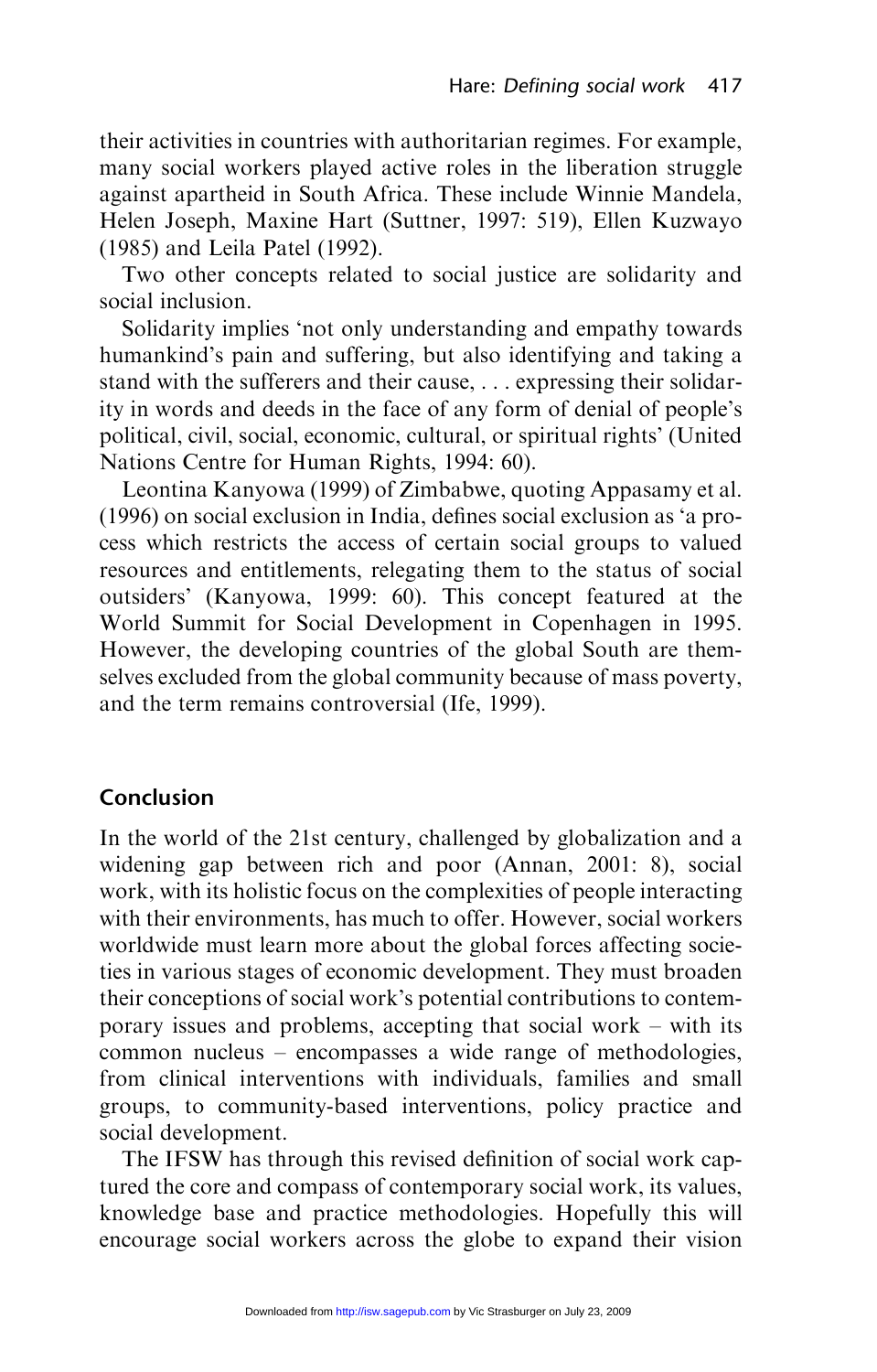of their profession and to engage with colleagues in furthering international activities through their associations at national and international levels. The new definition will also facilitate IFSW's participation in the work of other international bodies such as the UN and its agencies.

It must be remembered, however, that social work in the 21st century is dynamic and evolving. Therefore, neither this definition, nor any other, should be regarded as exhaustive or as the final word.

# Appendix

Members of the Task Force included:

Elis Envall, President of IFSW, Sweden Isadora Hare, USA, Task Force Coordinator Nigel Hall, Zimbabwe, Vice-president for Africa Ngoh-Tiong Tan, Singapore, Vice-president for Asia and Pacific Kirsten Nissen, Denmark Juan Manuel Latorre Carvajal, Colombia, Vice-president for Latin America and the Caribbean Eila Malmstrom, Finland Lena Dominelli, UK, President of IASSW Resource persons: Eilis Walsh, Ireland; Ellen Apostol, Switzerland; Lowell Jenkins, USA Tom Johannesen, Secretary-General of IFSW, ex officio.

# International Federation of Social Workers' definition of social work

(Adopted by the IFSW General Meeting, 26 July 2000, Montreal, Canada)

# Definition

The social work profession promotes social change, problem-solving in human relationships and the empowerment and liberation of people to enhance well-being. Utilizing theories of human behavior and social systems, social work intervenes at the points where people interact with their environments. Principles of human rights and social justice are fundamental to social work.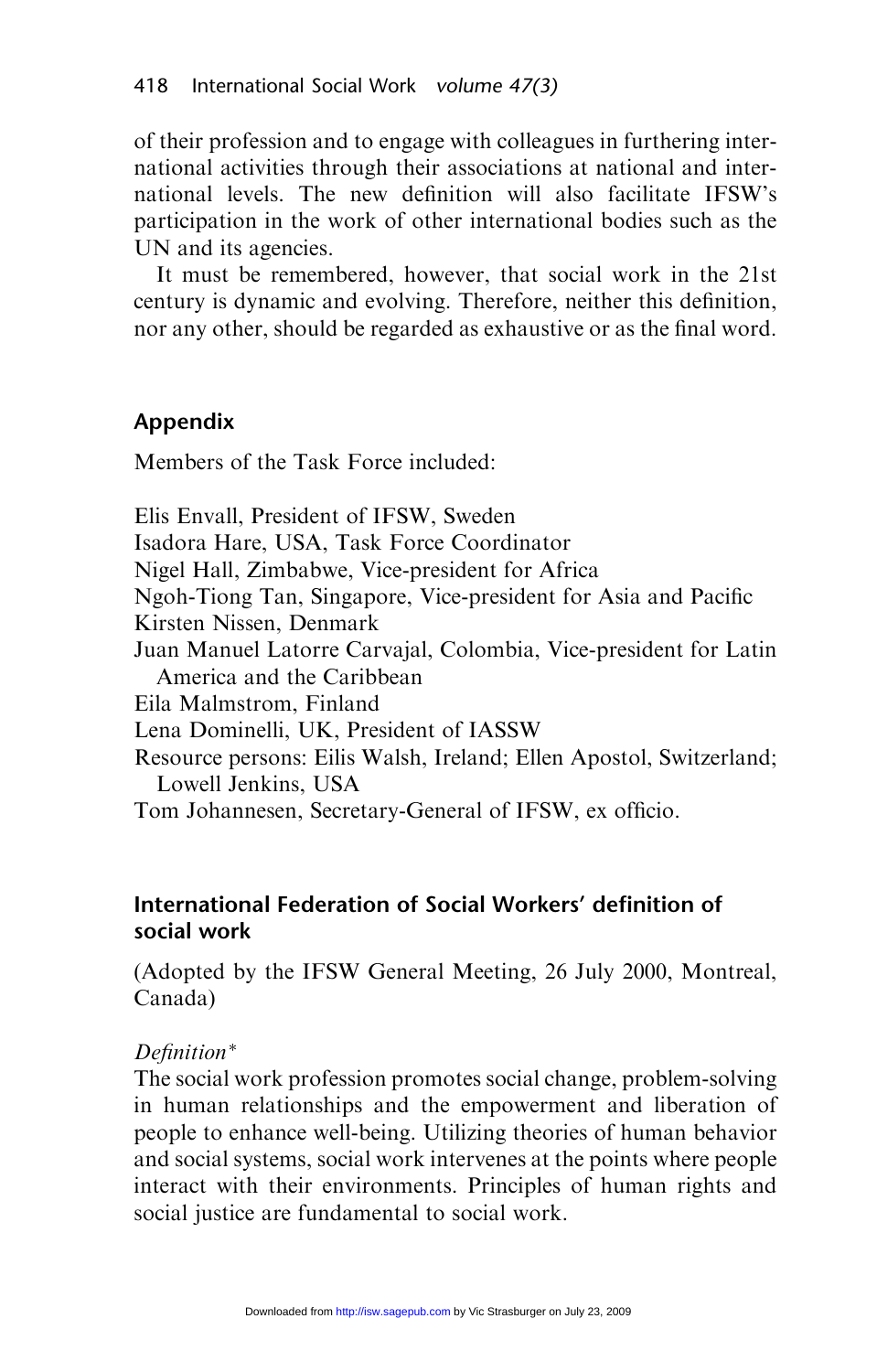#### Commentary

Social work in its various forms addresses the multiple, complex transactions between people and their environments. Its mission is to enable all people to develop their full potential, enrich their lives and prevent dysfunction. Professional social work is focused on problem-solving and change. As such, social workers are change agents in society and in the lives of the individuals, families and the communities they serve. Social work is an interrelated system of values, theory and practice.

#### Values

Social work grew out of humanitarian and democratic ideas, and its values are based on respect for the equality, worth and dignity of all people. Since its beginnings over a century ago, social work practice has focused on meeting human needs and developing human potential. Human rights and social justice serve as the motivation and justification for social work action. In solidarity with those who are disadvantaged, the profession strives to alleviate poverty and to liberate vulnerable and oppressed people in order to promote social inclusion. Social work values are embodied in the profession's national and international codes of ethics.

# Theory

Social work bases its methodology on a systematic body of evidencebased knowledge derived from research and practice evaluation, including local and indigenous knowledge specific to its context. It recognizes the complexity of interactions between human beings and their environment, and the capacity of people both to be affected by and to alter the multiple influences upon them, including bio-psychosocial factors. The social work profession draws on theories of human development and behavior and social systems to analyze complex situations and to facilitate individual, organizational, social and cultural changes.

# Practice

Social work addresses the barriers, inequities and injustices that exist in society. It responds to crises and emergencies as well as to everyday personal and social problems. Social work utilizes a variety of skills, techniques and activities consistent with its holistic focus on persons and their environments. Social work interventions range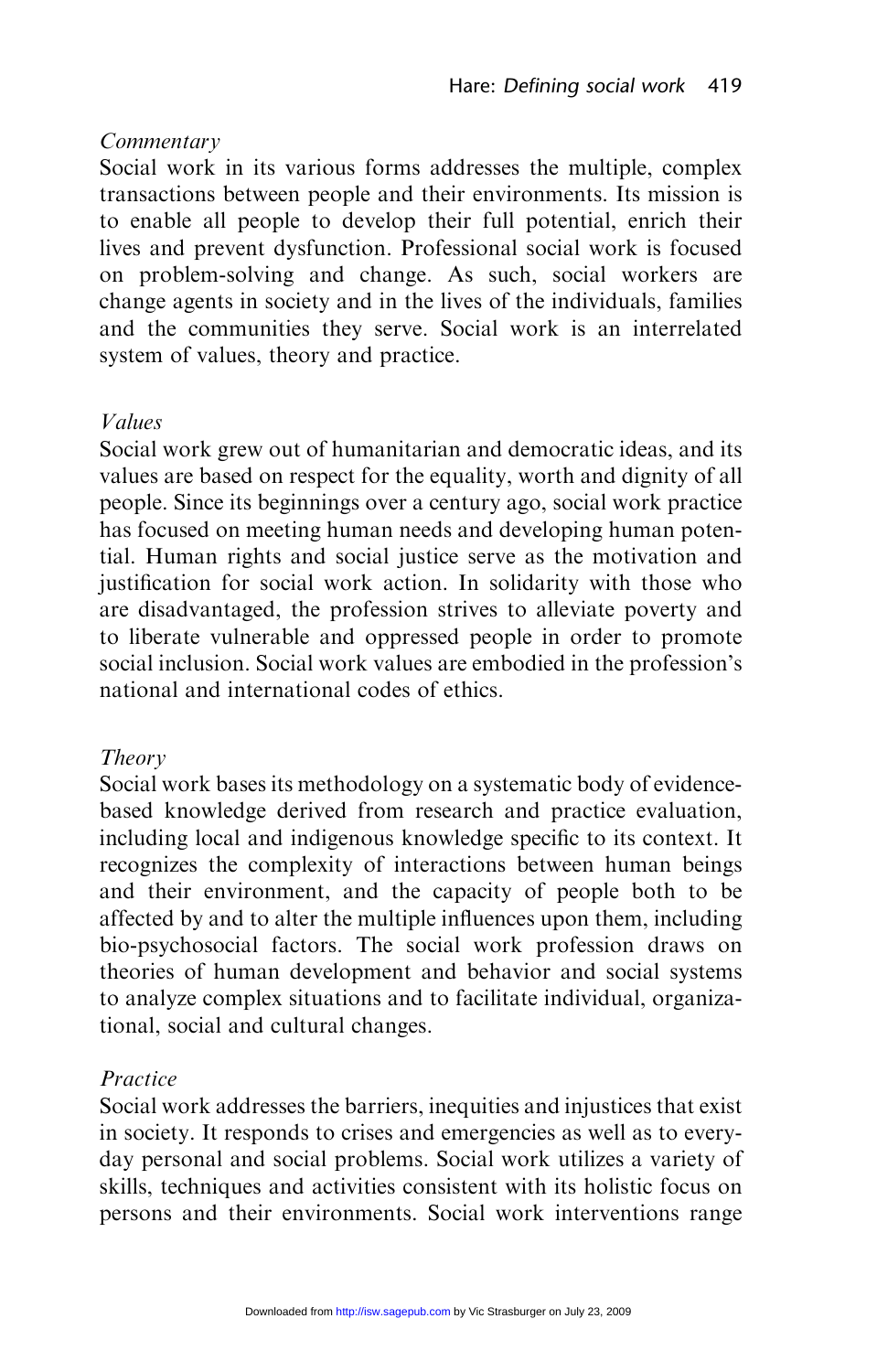from primarily person-focused psychosocial processes to involvement in social policy, planning and development. These include counseling, clinical social work, group work, social pedagogical work, and family treatment and therapy, as well as efforts to help people obtain services and resources in the community. Interventions also include agency administration, community organization and engaging in social and political action to impact social policy and economic development.

 This international definition of the social work profession replaces the IFSW definition adopted in 1982. It is understood that social work in the 21st century is dynamic and evolving, and therefore no definition should be regarded as exhaustive.

#### References

- Annan, K. (2001) We the Children: Meeting the Promises of the World Summit for Children. New York: United Nations.
- Appasamy, F., S. Guhan, R. Hema, M. Majumdar and A. Vaidyanathan (1996) Social Exclusion from a Welfare Rights Perspective in India. Geneva: International Institute for Labor Studies.
- Barker, R. (1995) The Social Work Dictionary, 3rd edn. Washington, DC: NASW Press.
- Bartlett, H. (1970) The Basis of Social Work Practice. New York: NASW.
- Bose, A. (1992) 'Social Work in India: Development Roles for a Helping Profession', in M. Hokenstad, S. Khinduka and J. Midgley (eds) Profiles in International Social Work, pp. 71–84. Washington, DC: NASW Press.
- Compton, B. and B. Galaway (1979) Social Work Processes, revised edn. Homewood, IL: The Dorsey Press.
- Compton, B. and B. Galaway (1994) Social Work Processes, 5th edn. Pacific Grove, CA: Brooks/Cole.
- Dominelli, L. (1997) 'International Social Development and Social Work: A Feminist Perspective', in M. Hokenstad and J. Midgley (eds) Issues in International Social Work: Global Challenges for a New Century, pp. 74–91. Washington, DC: NASW Press.
- Ellwood, W. (2001) The No-Nonsense Guide to Globalization. Oxford: New Internationalist Publications.
- Envall, E. (2000) 'Peace, Equality and Social Justice, but also about Identity and the Power of Social Work', African Journal of Social Work 2(1): 1–5.
- Evans, E.N. (1992) 'Liberation Theology, Empowerment Theory and Social Work Practice with the Oppressed', International Social Work 35: 135–47.
- Freire, P. (2001/1970) Pedagogy of the Oppressed (30th Anniversary edn 2001). New York: Continuum International Publishing.
- Fung, Ho-Lup (1996) 'Politics and Social Work', in I. Chi and S. Cheung (eds) Social Work in Hong Kong, pp. 138–45. Hong Kong Social Workers Association.
- Gambrill, E. (1999) 'Evidence-based Practice: An Alternative to Authority-based Practice', Families in Society 80: 341–50.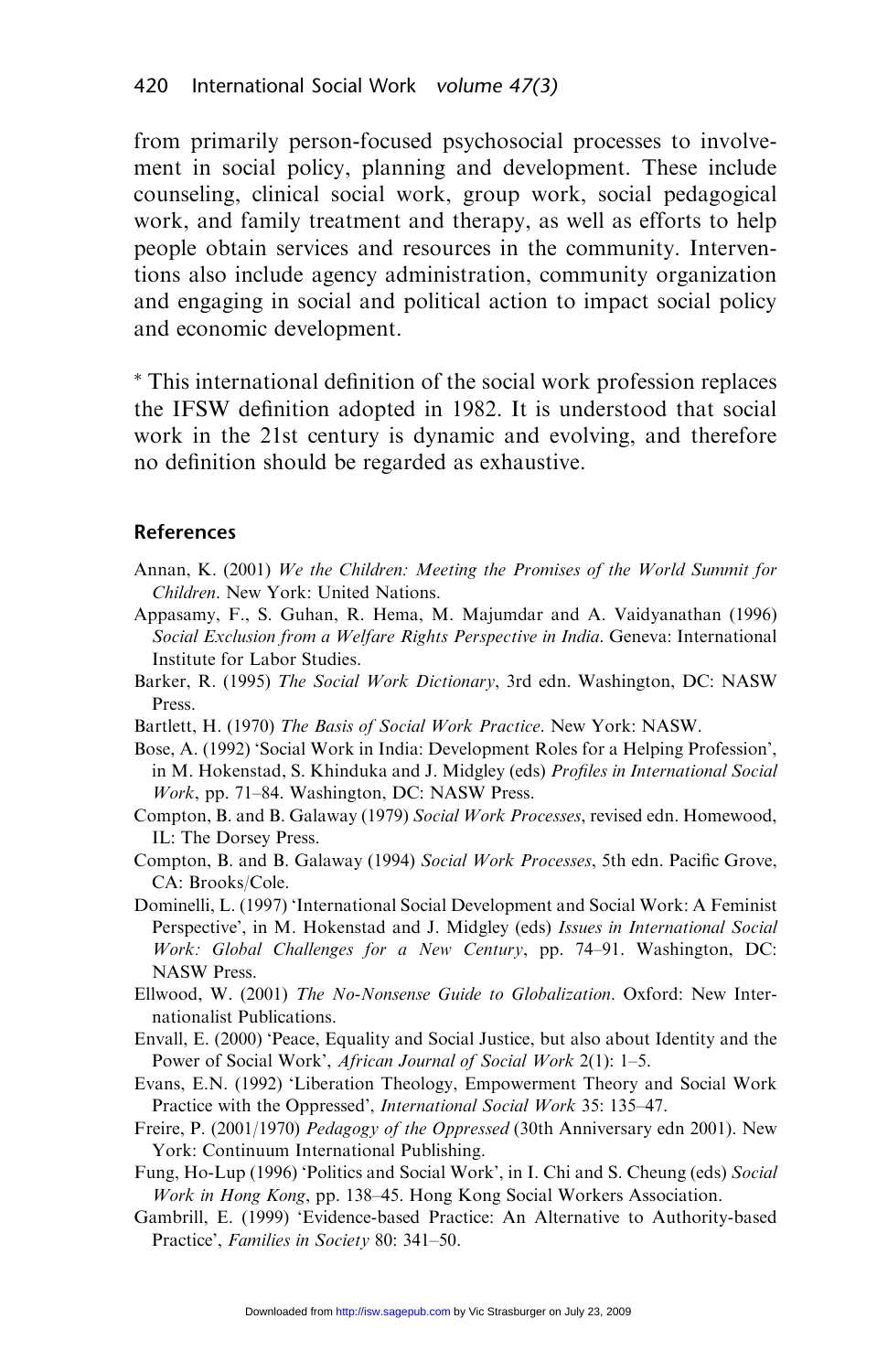- Gambrill, E. (2001) 'Social Work: An Authority-based Profession', Research on Social Work Practice 11: 166–75.
- Greenwood, E. (1957) 'Attributes of a Profession', Social Work 2(3): 44–55.
- Gutierrez, L. (1990) 'Working with Women of Color: An Empowerment Perspective', Social Work 35(2): 149–53.
- Gutierrez, L. (1995) 'Understanding the Empowerment Process: Does Consciousness Make a Difference?', Social Work Research 19: 229–37. (Reprinted in P. Ewalt, E. Freeman et al. [eds] [1996] Multicultural Issues in Social Work, pp. 43–59. Washington, DC: NASW Press.)
- Gutierrez, L., L. Glen Maye and K. DeLois (1995) 'The Organizational Context of Empowerment Practice: Implications for Social Work Administration', Social Work 40: 249–58. (Reprinted in P. Ewalt, E. Freeman, S. Kirk and D. Poole [eds] [1996] *Multicultural Issues in Social Work*, pp. 60–76. Washington, DC: NASW Press.)
- Hall, N. (1990) 'Social Work Education in Africa: A Fieldwork Manual: Chapter 1: Social Work Practice in Africa', Journal of Social Development in Africa 5(1): 5–22.
- Hall, N. (1997) 'Definitions of Social Work in the African Context'. Paper submitted to IFSW Task Force on the Definition of Social Work (unpublished).
- Hall, R.H. (1968) 'Professionalization and Bureaucratization', American Sociological Review 3: 92–104.
- Haynes, K. and J. Mickelson (1991) Affecting Change: Social Workers in the Political Arena, 2nd edn. New York: Longman Publishing.
- Hoagwood, K. (2002) 'Translating Evidence-based Practices into Schools: Context and Organizational Fit'. Paper delivered at 7th Annual Conference of the Center for School Mental Health Assistance, University of Maryland, Philadelphia, MD, 21 September.
- Hoagwood, K., B. Burns, L. Kiser, H. Ringeisen and S. Schoenwald (2001) 'Evidencebased Practice in Child and Adolescent Mental Health Services', Psychiatric Services 52(9): 1179–89.
- Hopps, J.G. and P.M. Collins (1995) 'Social Work Profession Overview', in R. Edwards and J. Hopps (eds in chief) *Encyclopedia of Social Work*, 19th edn, pp. 2266–82. Washington, DC: NASW Press.
- Iatridis, D. (1995) 'Policy Practice', in R. Edwards and J. Hopps (eds in chief ) Encyclopedia of Social Work, 19th edn, pp. 1855–66. Washington, DC: NASW Press.
- Ife, J. (1999) 'Human Rights, Social Justice or Social Inclusion: Evaluating Alternative Foundations for Social Work'. Paper presented at the 26th Joint Conference of the Australian Association of Social Workers, International Federation of Social Workers, etc. (unpublished). Brisbane. 26–9 September.
- Ife, J. (2000) 'Localized Needs and a Globalized Economy: Bridging the Gap with Social Work Practice', Canadian Social Work, Special Issue: Social Work and Globalization, 2(1): 50–64.
- Ife, J. (2001) Human Rights and Social Work: Towards Rights-Based Practice. Cambridge: Cambridge University Press.
- International Federation of Social Workers (IFSW) (1996) International Policy on Human Rights. Berne, Switzerland: Author.
- International Federation of Social Workers (IFSW) (2002) Definition of Social Work (in 16 languages). Berne, Switzerland: Author.
- Jansson, B. (1994) Social Policy: From Theory to Practice, 2nd edn. Monterey, CA: Brooks/Cole.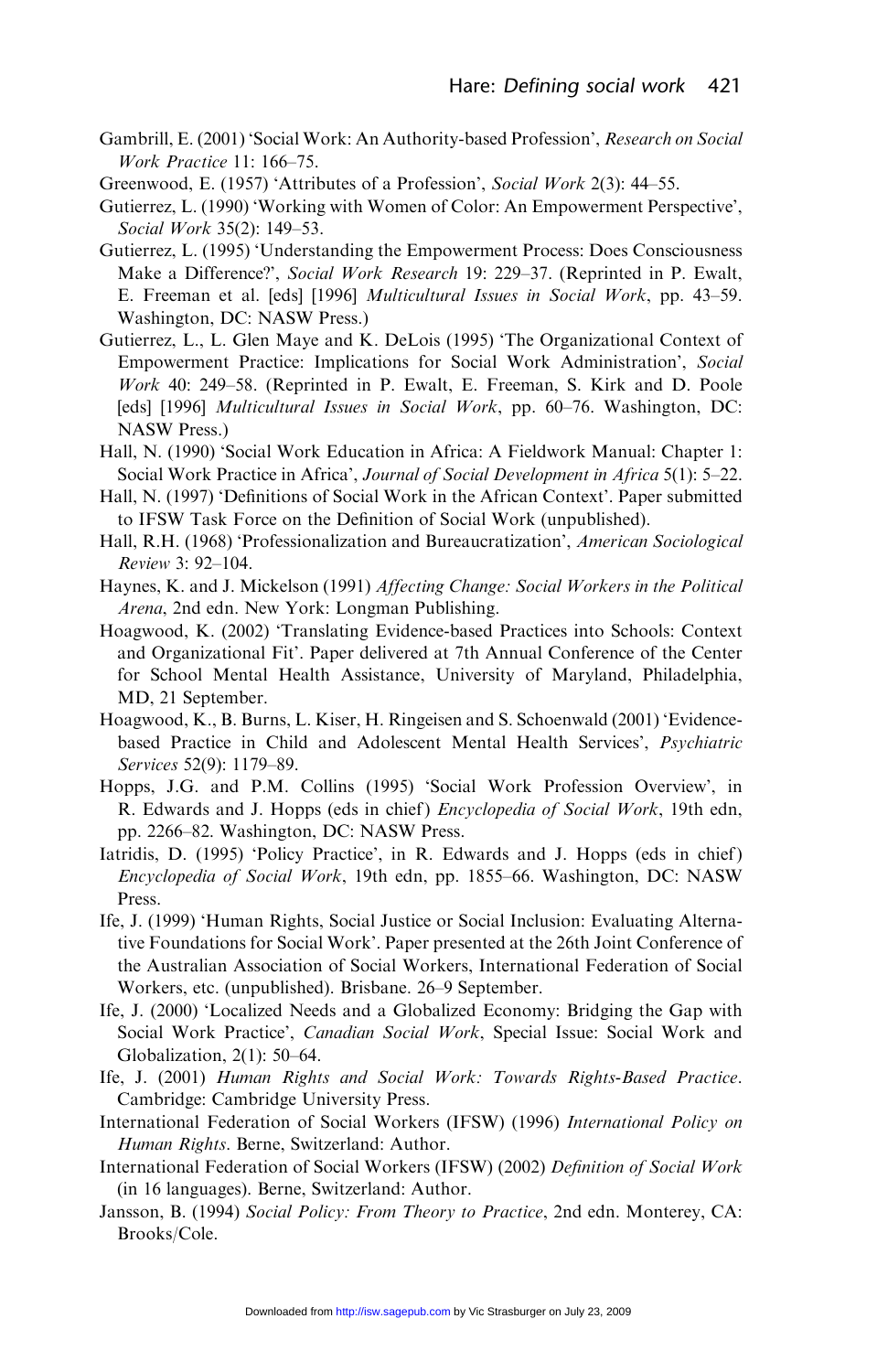- Jimenez, M. and N. Aylwin (1992) 'Social Work in Chile: Support for the Struggle for Justice in Latin America', in M. Hokenstad, S. Khinduka and J. Midgley (eds) Profiles in International Social Work, pp. 29–41. Washington, DC: NASW Press.
- Johannesen, T. (1997) 'Social Work as an International Profession: Opportunities and Challenges', in M. Hokenstad and J. Midgley (eds) Issues in International Social Work: Global Challenges for a New Century, pp. 146–58. Washington, DC: NASW Press.
- Kanyowa, L. (1999) 'Social Exclusion: A Reconceptualization of Disadvantage', African Journal of Social Work 1(1): 59–77.
- Kaseke, E. (1996) 'Trends and Issues in Social Work Education in Africa', in L. Healy (ed.) Realities of Global Inter-Dependence: Challenges to Social Work Education. Plenary papers and abstracts from 1992 International Congress of Schools of Social Work. Alexandria, VA: Council on Social Work Education.
- Kemp, S. (1995) 'Practice with Communities', in C. Meyer and M. Mattaini (eds) The Foundations of Social Work Practice: A Graduate Text, pp. 176–204. Washington, DC: NASW Press.
- Kemp, S., J. Whittaker and E. Tracy (1997) Person–Environment Practice. New York: Aldine de Gruyter.
- Kendall, K.A. (2000) Social Work Education: Its Origins in Europe. Alexandria, VA: Council on Social Work Education (CSWE).
- Kuzwayo, E. (1985) Call Me Woman. Johannesburg: Ravan Press.
- Langmore, J. (1998) 'Globalization and Social Policy'. Address to the Second International Conference on Social Work in Health and Mental Health, Melbourne.
- Leadbetter, M. (2002) 'Empowerment and Advocacy', in R. Adams, L. Dominelli and M. Payne (eds) Social Work: Themes, Issues and Critical Debates, 2nd edn, pp. 200– 8. Houndmills, Basingstoke: Palgrave.
- Mahaffey, M. and J. Hanks, eds (1982) Practical Politics: Social Work and Political Responsibility. Silver Spring, MD: National Association of Social Workers.
- Mattaini, M. (1995) 'Knowledge for Practice', in C. Meyer and M. Mattaini (eds) The Foundations of Social Work Practice: A Graduate Text, pp. 59–85. Washington, DC: NASW Press.
- Meyer, C. (1995) 'The Ecosystems Perspective: Implications for Practice', in C. Meyer and M. Mattaini (eds) The Foundations of Social Work Practice: A Graduate Text, pp. 16–27. Washington, DC: NASW Press.
- Midgley, J. (1981) Professional Imperialism: Social Work in The Third World. London: Heinemann.
- Midgley, J. (1993) 'Ideological Roots of Social Development Strategies', Social Development Issues 15(1): 1–13.
- Midgley, J. (1997a) Social Welfare in Global Context. Thousand Oaks, CA: Sage Publications.
- Midgley, J. (1997b) 'Social Work and International Social Development: Promoting a Developmental Perspective in the Profession', in M. Hokenstad and J. Midgley (eds) Issues in International Social Work: Global Challenges for a New Century, pp. 11–26. Washington, DC: NASW Press.
- Midgley, J. (2000a) 'Globalization, Capitalism and Social Welfare: A Social Development Perspective', Canadian Social Work, Special Issue: Social Work and Globalization, 2(1): 13–28.
- Midgley, J. (2000b) 'Globalization, Postmodernity and International Social Work', in Ngoh-Tiong Tan and E. Envall (eds) Social Work Around the Globe, pp. 191–9. Berne: IFSW.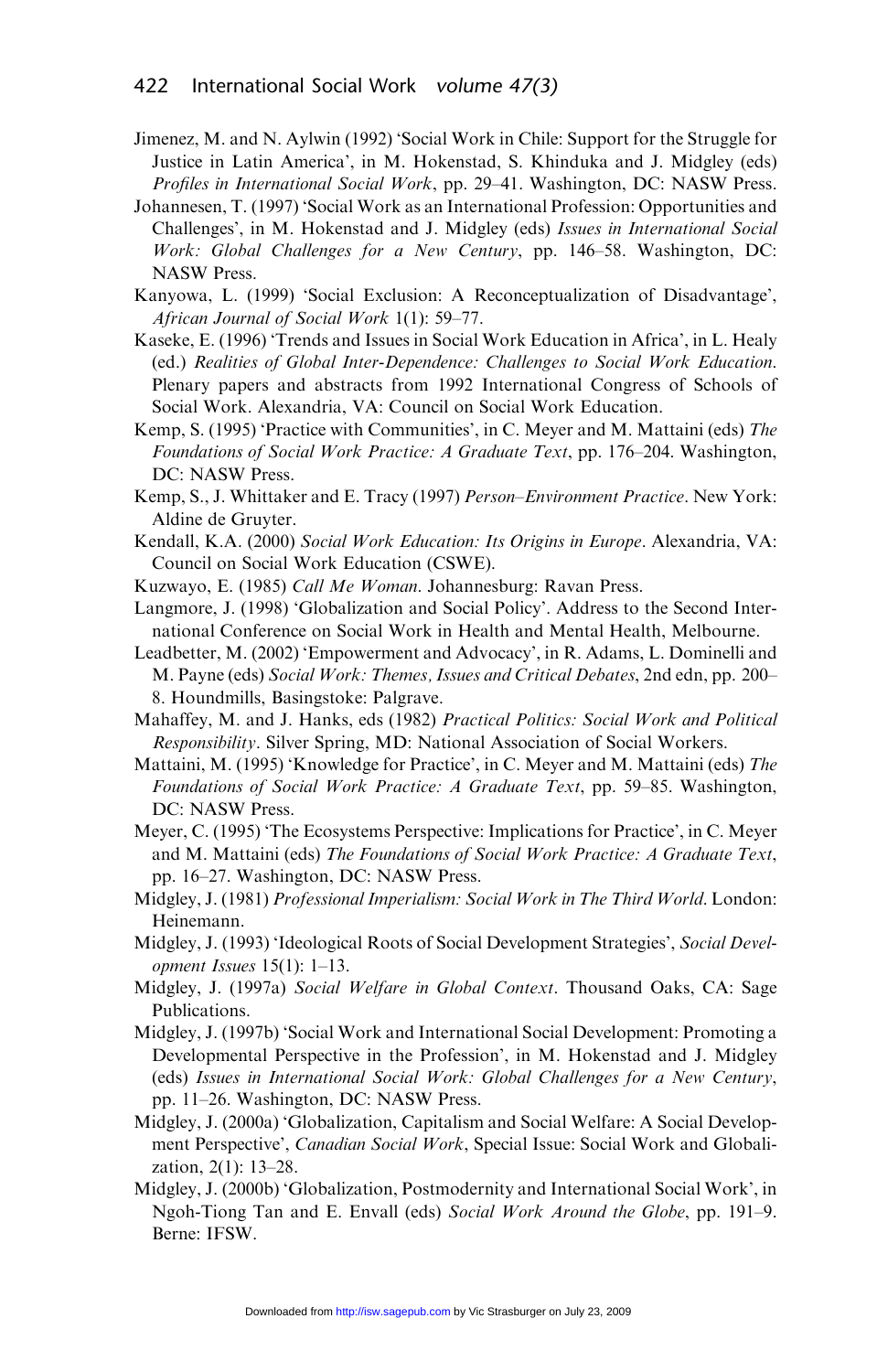- Mupedziswa, R. (1997) 'Social Work with Refugees', in M. Hokenstad and J. Midgley (eds) Issues in International Social Work: Global Challenges for a New Century, pp. 110–24. Washington, DC: NASW Press.
- Narayan, L. (2000) 'Freire and Gandhi: Their Relevance for Social Work Education', International Social Work 43(2): 193–204.

Otto, H. and W. Lorenz (1999) 'Editorial', European Journal of Social Work 2(1): 1–2.

- Patel, L. (1992) Restructuring Social Welfare: Options for South Africa. Johannesburg: Ravan Press.
- Payne, M. (1996) What is Professional Social Work?. Birmingham, UK: Venture Press (British Association of Social Workers).
- Perlman, H. (1957) Social Casework: A Problem-Solving Process. Chicago, IL: University of Chicago Press.
- Pincus, A. and A. Minahan (1973) Social Work Practice: Model and Method. Itasca, IL: F.E. Peacock; Needham Heights, MA: Allyn and Bacon.
- Pollard, E. and L. Davidson (2001) Foundations of Child Well-Being. Atlanta, GA: Center for Child Well-Being; Paris: UNESCO, Action Research in Family and Early Childhood.
- Quam, J.K. (1995) 'Addams, Jane (1860–1935)', in R. Edwards and J. Hopps (eds in chief ), Encyclopedia of Social Work, 19th edn, pp. 2571–2. Washington, DC: NASW Press.
- Ramsay, R.F. (1999) 'Toward a Common Paradigmatic Home: Social Work in the Twenty-first Century', Indian Journal of Social Work 60: 69–86.
- Rao, M. (1996) 'Inter-Regional Panel: A Commentary', in L. Healy (ed.) Realities of Global Inter-Dependence: Challenges to Social Work Education. Plenary papers and abstracts from the 1992 International Congress of Schools of Social Work. Alexandria, VA: Council on Social Work Education.
- Reamer, F. (1998) Ethical Standards in Social Work: A Critical Review of the NASW Code of Ethics. Washington, DC: NASW Press.
- Rondeau, G. (2000) 'Empowerment and Social Practice or the Issue of Power in Social Work', Canadian Social Work, Special Issue: Social Work and Globalization, 2(1): 216–22.
- Rwomire, A. and L. Raditlhokwa (1996) 'Social Work in Africa: Issues and Challenges', Journal of Social Development in Africa 11(2): 5–19.
- Sewpaul, V. (1997) 'The Reconstruction and Development Program (RDP): Implications for Social Work Practice and Social Policy Development in South Africa', Social Work/Maatskaplike Werk 33(1): 1–9.
- Shaefor, B., C.R. Horejsi and G.A. Horejsi (1997) Techniques and Guidelines for Social Work Practice, 4th edn. Needham Heights, MA: Allyn and Bacon.
- Specht, H. and M. Courtney (1994) Unfaithful Angels: How Social Work has Abandoned its Mission. New York: The Free Press.
- Suttner, I., ed. (1997) Cutting Through the Mountain: Interviews with South African Jewish Activists. London: Penguin.
- Talyigas, K. and G. Hegyesi (1992) 'Social Work in Hungary: New Opportunities in a Changing Society', in M. Hokenstad, S. Khinduka and J. Midgley (eds) Profiles in International Social Work, pp. 59–70. Washington, DC: NASW Press.
- Tan, N.-T. (1997) 'Social Work in Singapore, Asia and the Pacific'. Paper presented to the IFSW Task Force on the Definition of Social Work, Dublin (unpublished).
- Tan, N.-T. and E. Envall (2000) Social Work Around the World. Berne: IFSW.
- Toren, N. (1972) Social Work: The Case of a Semi-Profession. Beverly Hills, CA: Sage Publications.